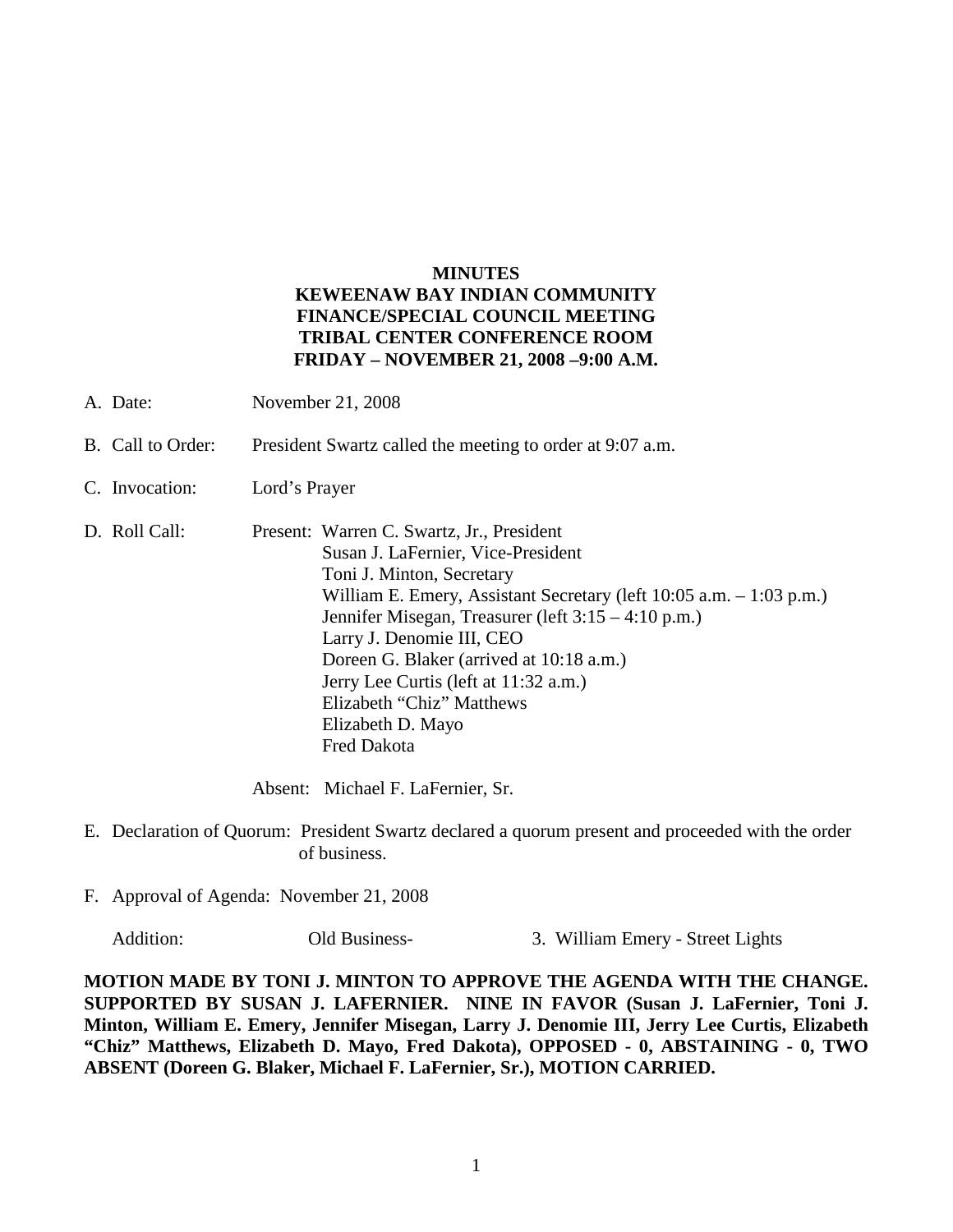## G. Approval of Meeting Minutes:

1. January 27, 2006

**MOTION MADE BY LARRY J. DENOMIE III TO APPROVE THE JANUARY 27, 2006 MEETING MINUTES. SUPPORTED BY WILLIAM E. EMERY. FIVE IN FAVOR (Susan J. LaFernier, Toni J. Minton, William E. Emery, Larry J. Denomie III, Elizabeth D. Mayo), OPPOSED - 0, FOUR ABSTAINING (Jennifer Misegan, Jerry Lee Curtis, Elizabeth "Chiz" Matthews, Fred Dakota), TWO ABSENT (Doreen G. Blaker, Michael F. LaFernier, Sr.), MOTION CARRIED.**

- H. Old Business:
	- 1. Janice Halverson/Jean Jokinen/Colleen DeRoche/Christmas Party Task Force
		- a) They presented an Entertainment Contract for Pow-Wow Comedy Jam for \$5,000.00, which was reviewed by our attorney.

**MOTION MADE BY LARRY J. DENOMIE III TO APPROVE THE ENTERTAINMENT CONTRACT FOR POWWOW COMEDY JAM. SUPPORTED BY WILLIAM E. EMERY. EIGHT IN FAVOR (Susan J. LaFernier, Toni J. Minton, William E. Emery, Larry J. Denomie III, Jerry Lee Curtis, Elizabeth "Chiz" Matthews, Elizabeth D. Mayo, Fred Dakota), OPPOSED - 0, ABSTAINING - 0, THREE ABSENT (Jennifer Misegan, Doreen G. Blaker, Michael F. LaFernier, Sr.), MOTION CARRIED.**

(Jennifer Misegan out of the room)

- b) The Task Force presented menu items and entertainment ideas for the Employee Christmas Party. Various costs were discussed and they will decide based upon their budget.
- 2. Larry Denomie, CEO/Arlan Friisvall, Maintenance Director/Kerry Picciano Gemignani Well – Kerry Picciano has allowed the Gemignani's to use his well. In the past, his mother had used his well but she had a holding tank.

## **Break: 9:34 – 9:46 a.m.**

After discussing with Kerry, it was Arlan's recommendation that the Gemignani's will need to have their own holding (pressure) tank. He will get prices and return to the Council later in the day. He also obtained two bids for a well.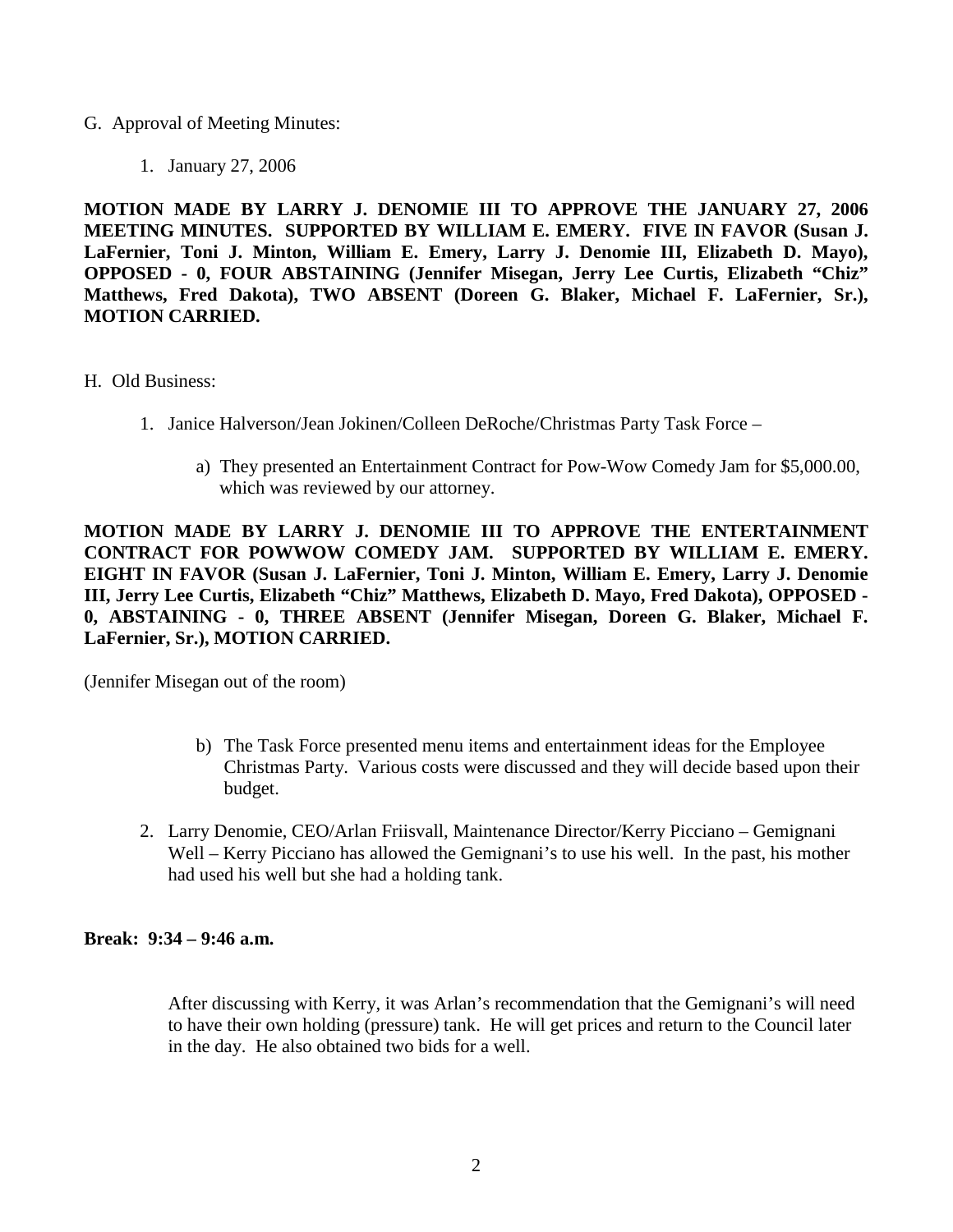3. William Emery – Street Lights at the Cote/Emery Location on Bayshore Road-

**MOTION MADE BY LARRY J. DENOMIE III TO ADD A LIGHT AT THE COTE/EMERY LOCATION ON THE BAYSHORE ROAD AND TO HAVE CLAYTON EKDAHL, SAFETY COORDINATOR, LOOK INTO OTHER NEEDED STREET LIGHT AREAS. SUPPORTED BY ELIZABETH "CHIZ" MATTHEWS. EIGHT IN FAVOR (Susan J. LaFernier, Toni J. Minton, Jennifer Misegan, Larry J. Denomie III, Jerry Lee Curtis, Elizabeth "Chiz" Matthews, Elizabeth D. Mayo, Fred Dakota), OPPOSED - 0, ONE ABSTAINING (William E. Emery), TWO ABSENT (Doreen G. Blaker, Michael F. LaFernier, Sr.), MOTION CARRIED.**

I. Closed Session:

- 1. **Gary Sanden ATF Conference Call – 10:00 a.m.**
- 2. Jennifer Misegan, Human Resource Office
- 3. Larry Denomie III, CEO
	- a) Media Services Group, Inc. Contract
	- b) Earl Otchigwanigan Contract Change
- 4. Budget Reviews Francis LaPointe/Sarah Smith/Dawn Richards

**MOTION MADE BY ELIZABETH "CHIZ" MATTHEWS TO GO INTO CLOSED SESSION AT 10:03 A.M. SUPPORTED BY TONI J. MINTON. SEVEN IN FAVOR (Susan J. LaFernier, Toni J. Minton, William E. Emery, Jennifer Misegan, Larry J. Denomie III, Jerry Lee Curtis, Elizabeth "Chiz" Matthews), TWO OPPOSED (Elizabeth D. Mayo, Fred Dakota), ABSTAINING - 0, TWO ABSENT (Doreen G. Blaker, Michael F. LaFernier, Sr.), MOTION CARRIED.**

**William Emery left at 10:05 a.m.**

**Doreen Blaker arrived at 10:18 a.m.**

**Lunch: 11:32 a.m. – 1:03 p.m.**

**Jerry Lee Curtis left at 11:32 a.m.**

**William Emery returned at 1:03 p.m.**

**Doreen Blaker returned at 1:11 p.m.**

**Break: 2:25 – 2:38 p.m.**

**Jennifer Misegan left 3:15 – 4:10 p.m.**

**MOTION MADE BY LARRY J. DENOMIE III TO GO INTO OPEN SESSION AT 4:23 P.M. SUPPORTED BY ELIZABETH "CHIZ" MATTHEWS. NINE IN FAVOR (Susan J. LaFernier, Toni J. Minton, William E. Emery, Jennifer Misegan, Larry J. Denomie III, Doreen G. Blaker, Elizabeth "Chiz" Matthews, Elizabeth D. Mayo, Fred Dakota), OPPOSED - 0, ABSTAINING - 0, TWO ABSENT (Jerry Lee Curtis, Michael F. LaFernier, Sr.), MOTION CARRIED.**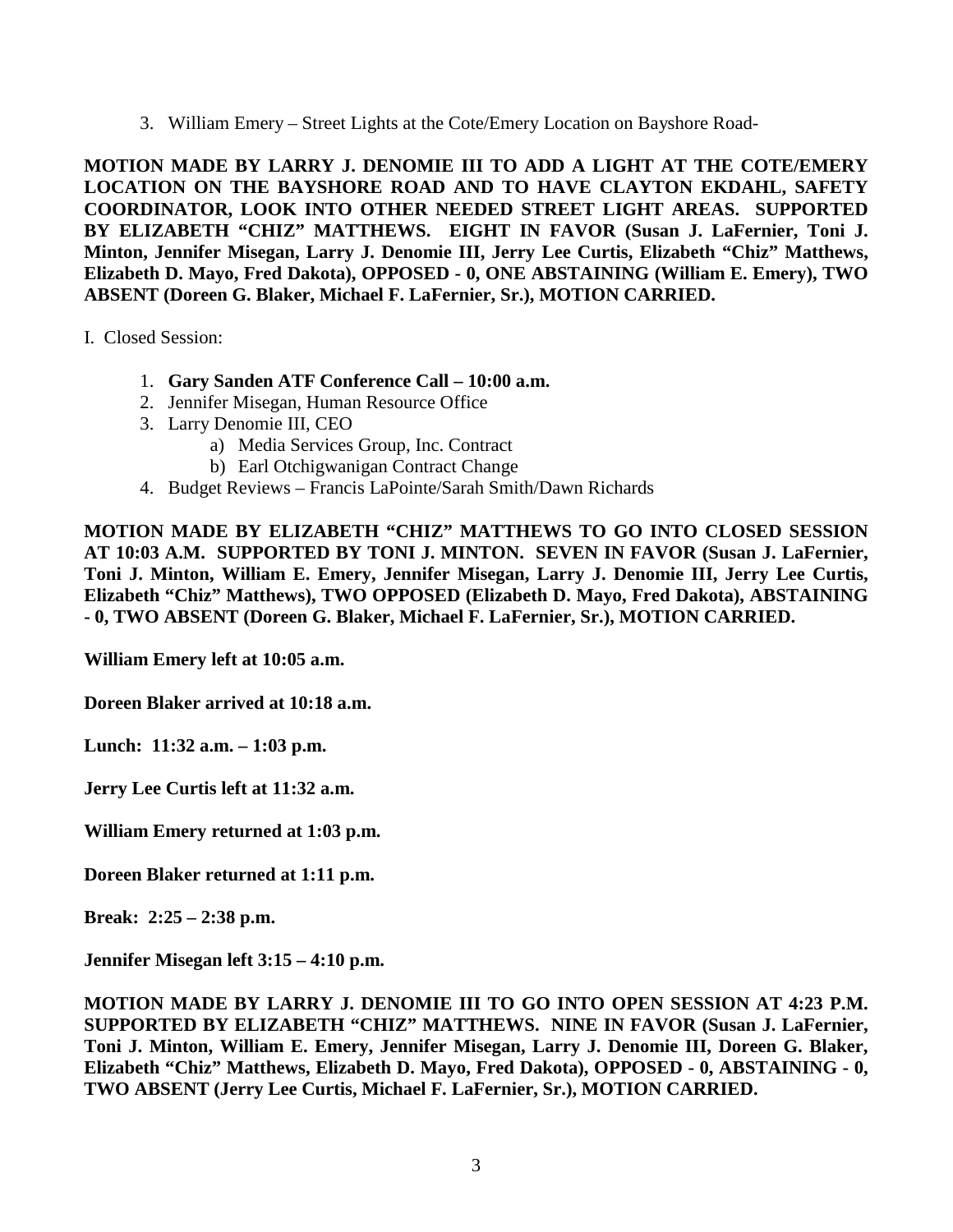**MOTION MADE BY JENNIFER MISEGAN TO MOVE THE HUMAN RESOURCE OFFICE PERSONNEL RECORDS TO THE ENTERPRISE OFFICES, EFFECTIVE JANUARY 1ST, AND THEIR PAYROLL RECORDS, EFFECTIVE OCTOBER 1ST, 2009, WITH SUPERVISION UNDER THE CEO. SUPPORTED BY SUSAN J. LAFERNIER. EIGHT IN FAVOR (Susan J. LaFernier, Toni J. Minton, William E. Emery, Jennifer Misegan, Larry J. Denomie III, Elizabeth "Chiz" Matthews, Elizabeth D. Mayo, Fred Dakota), OPPOSED - 0, ONE ABSTAINING (Doreen G. Blaker), TWO ABSENT (Jerry Lee Curtis, Michael F. LaFernier, Sr.), MOTION CARRIED.**

**MOTION MADE BY LARRY J. DENOMIE III TO APPROVE THE REPLACEMENT CONTRACT FOR EARL OTCHIGWANIGAN. SUPPORTED BY WILLIAM E. EMERY. NINE IN FAVOR (Susan J. LaFernier, Toni J. Minton, William E. Emery, Jennifer Misegan, Larry J. Denomie III, Doreen G. Blaker, Elizabeth "Chiz" Matthews, Elizabeth D. Mayo, Fred Dakota), OPPOSED - 0, ABSTAINING - 0, TWO ABSENT (Jerry Lee Curtis, Michael F. LaFernier, Sr.), MOTION CARRIED.**

**MOTION MADE BY JENNIFER MISEGAN TO APPROVE A LETTER TO THE MEDIA SERVICES GROUP FOR CONTRACT RENEWAL FOR THE RADIO STATIONS. SUPPORTED BY TONI J. MINTON. NINE IN FAVOR (Susan J. LaFernier, Toni J. Minton, William E. Emery, Jennifer Misegan, Larry J. Denomie III, Doreen G. Blaker, Elizabeth "Chiz" Matthews, Elizabeth D. Mayo, Fred Dakota), OPPOSED - 0, ABSTAINING - 0, TWO ABSENT (Jerry Lee Curtis, Michael F. LaFernier, Sr.), MOTION CARRIED.**

**MOTION MADE BY ELIZABETH D. MAYO TO APPROVE UP TO \$2,500.00 FOR THE GEMIGNANI WATER PROJECT IF THEY CHOOSE TO ACCEPT IT. SUPPORTED BY DOREEN G. BLAKER. NINE IN FAVOR (Susan J. LaFernier, Toni J. Minton, William E. Emery, Jennifer Misegan, Larry J. Denomie III, Doreen G. Blaker, Elizabeth "Chiz" Matthews, Elizabeth D. Mayo, Fred Dakota), OPPOSED - 0, ABSTAINING - 0, TWO ABSENT (Jerry Lee Curtis, Michael F. LaFernier, Sr.), MOTION CARRIED.**

**MOTION MADE BY ELIZABETH D. MAYO TO APPROVE \$450.00 IN PINES GIFT CARDS FOR THE DRUM SOCIAL AT THE OCC. SUPPORTED BY DOREEN G. BLAKER. EIGHT IN FAVOR (Susan J. LaFernier, Toni J. Minton, William E. Emery, Larry J. Denomie III, Doreen G. Blaker, Elizabeth "Chiz" Matthews, Elizabeth D. Mayo, Fred Dakota), ONE OPPOSED (Jennifer Misegan), ABSTAINING - 0, TWO ABSENT (Jerry Lee Curtis, Michael F. LaFernier, Sr.), MOTION CARRIED.**